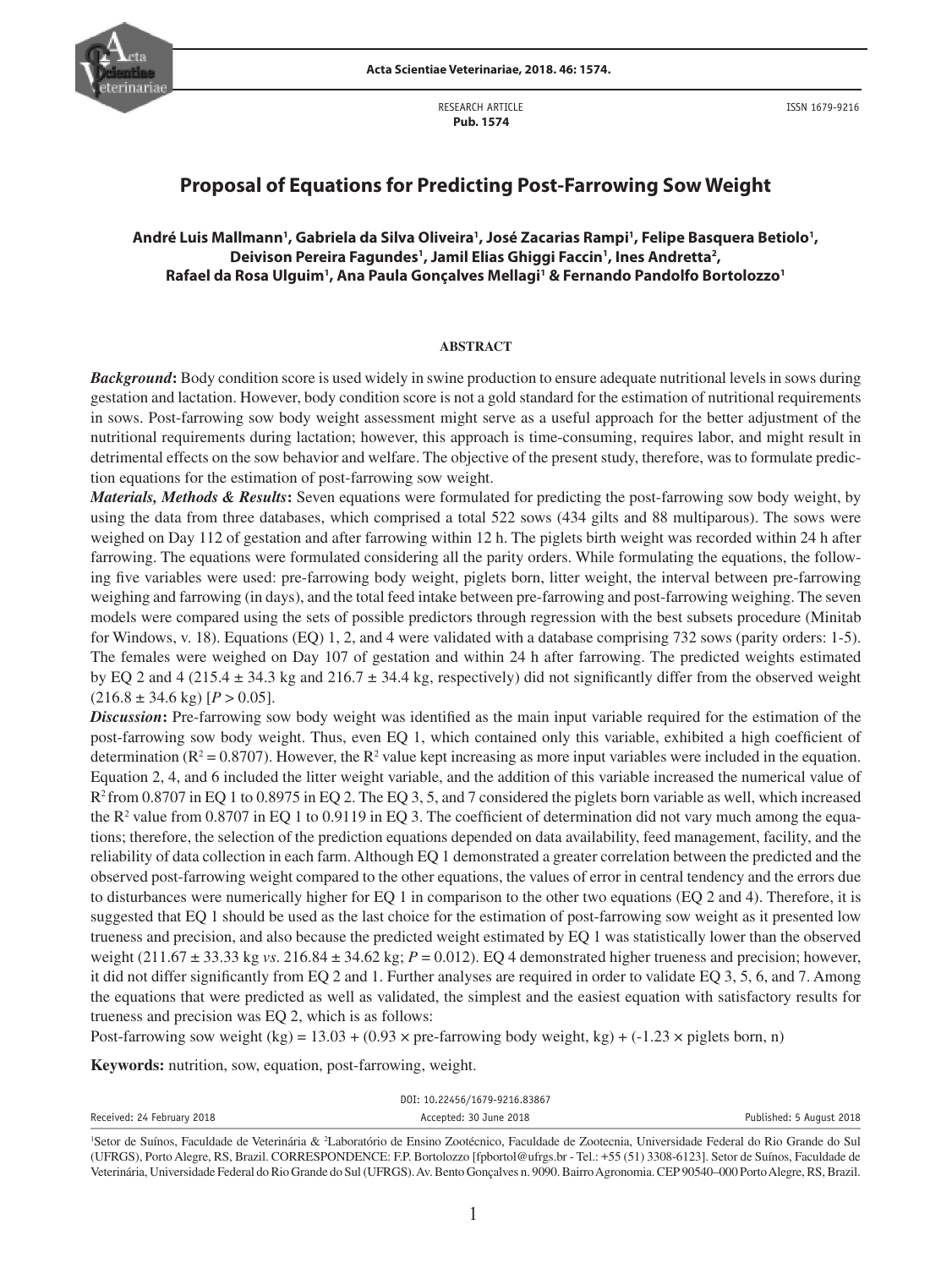### **INTRODUCTION**

Adequate nutrition programs are essential for maintaining the body condition of sow throughout its lifetime to avoid reproductive losses [12]. Mathematical modeling approaches have been developed to predict the nutritional requirements in sows. These models partition the metabolizable energy into sow maintenance, products of conception, and maternal weight gain [6,7]. When the first and second categories are satisfied, any remaining nutrients may then be deposited into the maternal tissue [14].

Overfeeding sows during pregnancy increases the body fat at farrowing, and is known to be associated with the reduction in the voluntary feed intake during lactation. Furthermore, the feed intake of the lactating sows is often low, compromising milk production as well as the subsequent reproductive cycles [11]. Generally, gilts and sows are fed on the basis of their body condition score. However, the use of this measure is not an accurate method on which the sow feeding programs could be based [15]. Therefore, approaches for nutritional management during the gestation and lactation phases of the animals are crucial for sow performance and development of piglets.

In order to estimate the weight loss during lactation, it is necessary to measure the post-farrowing body weight and the weaning weight of the female. However, obtaining the post-farrowing body weight is a laborious and challenging task, as removing the sows from the farrowing crate might cause pre-weaning mortality [14]. Therefore, the present study was conducted with an objective of formulating prediction equations for the estimation of post-farrowing sow body weight.

### **MATERIALS AND METHODS**

The present study was designed with a data set of 522 sows obtained from three different trials to predict equations for the estimation of the post-farrowing maternal body weight. All trials were approved by the Animal Ethics Committee of the Federal University of Rio Grande do Sul, under process no. 31653; the trials are described below.

### *Database I*

This trial study was conducted in a sow farm comprising 2,200 females, located in South Region, Brazil, in the period between December, 2016 and April, 2017 (average, minimum, and maximum temperatures during this period: 21.0, 11.1, and 35.6°C, respectively; average relative humidity: 85.3%) which corresponds to summer and early autumn seasons in the southern hemisphere. A total of 274 gilts from two different genetic lines, [(PIC Camborough®) 1 and (DB Genética Suína DB®) 2 ], were housed individually (2.10 m × 0.70 m), with *ad libitum* access to water. In all the phases of pregnancy, females were fed with corn and soybean meal [3.2 Mcal ME/kg, 12.4% crude protein (CP), and 0.60% standardized ileal digestible (SID) Lysine]. The gilts were weighed individually when they were moved from the gestation to the farrowing room (approximately on Day 112 of pregnancy) within 12 h after farrowing, using a scale with a precision of 0.5 kg (model WT1000-LED, Weightech®)<sup>3</sup>. Birth weight of the live-born piglets and stillborn piglets were recorded within 12 h after birth, using a scale with a precision of 1 g.

### *Database II*

This trial was conducted on a farm located in South Region, Brazil, in the period between January, 2016 and April, 2016 (average, minimum, and maximum temperatures during this period: 20.8, 15.5, and 25.7°C; average relative humidity: 85.3%) which corresponds to summer and early autumn seasons in the southern hemisphere. A total of 107 sows (19 primiparous and 88 multiparous; PIC Camborough®) were housed individually (2.20 m × 0.60 m), with *ad libitum* access to water. The females were fed on corn and soybean meal (3.25 Mcal ME/kg, 13% CP, and 0.65% SID Lysine) throughout pregnancy. The sows were weighed individually when they were moved from the gestation to the farrowing room (approximately on Day 112 of pregnancy) within 12 h after farrowing, using a scale with a precision of 200 g. The birth weight of the live-born piglets and the stillborn piglets were recorded within 12 h after farrowing, using a scale with a precision of 1 g.

### *Database III*

This trial was conducted in a farm located in South Region, Brazil, in the period between January, 2017 and February, 2017 (average, minimum, and maximum temperatures during this period: 21.0, 11.1, and 35.6°C; average relative humidity: 85.3%). Gilts  $(n = 141)$  from two different genetic lines, PIC Camborough® and DB Genética Suína DB®, were housed individually (2.10 m × 0.70 m), with *ad libitum* access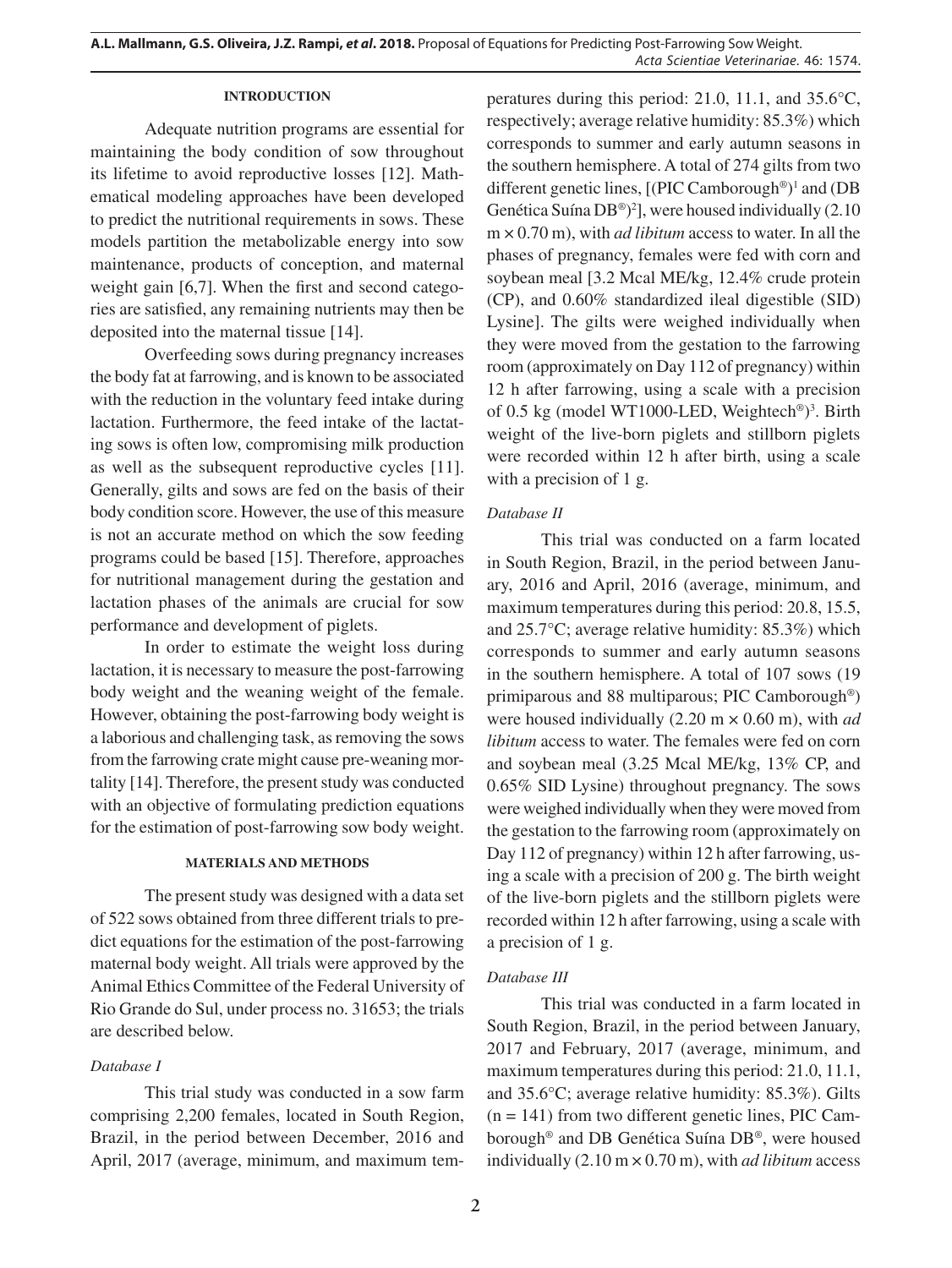to water. The females were fed on corn and soybean meal (3.2 Mcal ME/kg, 12.4% CP, and 0.60% SID Lysine) throughout pregnancy. The gilts were weighed individually when they were moved from the gestation to the farrowing room (approximately on Day 112 of pregnancy) within 12 h after farrowing, using a scale with a precision of 0.5 kg (model WT1000-LED, Weightech®). The birth weight of the live-born piglets and the stillborn piglets were recorded within 12 h after farrowing, using a scale with a precision of 5 g.

# *Validation database*

The predicted equations formulated using the data from Databases I, II, and III were used to estimate the post-farrowing body weight of sows from another independent database. On the basis of the variables in the equations that matched the variables available in the validation database, only EQ 1, 2, and 4 were evaluated for validation.

The validation database consisted of data from a trial conducted in a sow farm comprising 5200 females, located in the state of Mato Grosso, Brazil (Parallel 14°), in the period between January 2011 and May 2011. A total of 732 PIC Camborough® females (parity order: 1-5) were weighed individually when they were moved from the gestation to the farrowing room (approximately on Day 107 of pregnancy) within 24 h after farrowing. All the females had *ad libitum*  access to water. Throughout pregnancy, the sows were fed on corn and soybean meal based on the NRC recommendation [6,7]. The number of live-born and stillborn piglets was recorded prior to cross-fostering.

# *Statistical Analysis*

The databases from the three trials used for the formulation of the equations were analyzed using the Minitab<sup>®</sup> software (Minitab for Windows, v.  $18)^4$ . The pre-farrowing body weight (kg) and post-farrowing body weight (kg) variables were analyzed using the Grubbs' test to ensure that all the data belonged to a normally distributed population. No outlier observation was identified in this analysis, considering the significance level of 5%. The post-farrowing sow weight (kg) was considered a dependent variable in the following steps. The following independent variables were tested: pre-farrowing body weight (kg), total piglets born (live-born and stillborn, n), piglet birth weight (live-born and stillborn, kg), feed intake between pre-farrowing weighing and post-farrowing

weighing (kg), and the interval between pre-farrowing weighing and farrowing (days). All possible models were compared using the sets of possible predictors through regression with the best subsets procedure. The independent variables that generated models with the most suitable data adjustment (criteria: adjusted coefficient of determination and Mallows's Cp) were selected in this step and analyzed using ANOVA with the mixed-effects model procedure. In this analysis, weighing day and origin database were used as random effects, while sow genetic line was considered a fixed effect. The inclusion sequence of the co-variables in the models was the same as defined in the last procedure.

In order to perform validation, the observed sow body weights obtained from the validation database and the predicted sow body weights obtained from the prediction equations were submitted to General Linear Model, and the means were compared using Tukey's test at a 5% significance level. Pearson's correlation between the observed and the predicted values was also analyzed.

The accuracy of each method was evaluated considering the closeness between the measurements obtained by the method and the accepted reference values, and was expressed in terms of trueness and precision. The trueness of a measurement indicated the degree of agreement between the expected value (the predicted weights obtained from the equations in this case) and the reference value (the observed weights from the independent validation database); precision indicated the degree of internal agreement between the independent measurements obtained under a specific set of conditions [3]. In the present study, the accuracy of the equations was analyzed by following the procedure of Theil [13] adapted by Pomar & Marcoux [10]. Briefly, the mean square of the prediction error (MSPE) was calculated by obtaining the sum of squared forecast errors (the difference between the observed value and the predicted value obtained from each equation) and dividing it by the number of experimental observations. The MSPE was then decomposed into the following: error in central tendency (ECT), error due to regression (ER), and error due to disturbances (ED). ECT was the difference between the average observed weight and the average predicted weight. ER was the error value that would have been obtained if the regression of the post-farrowing predicted weight was in complete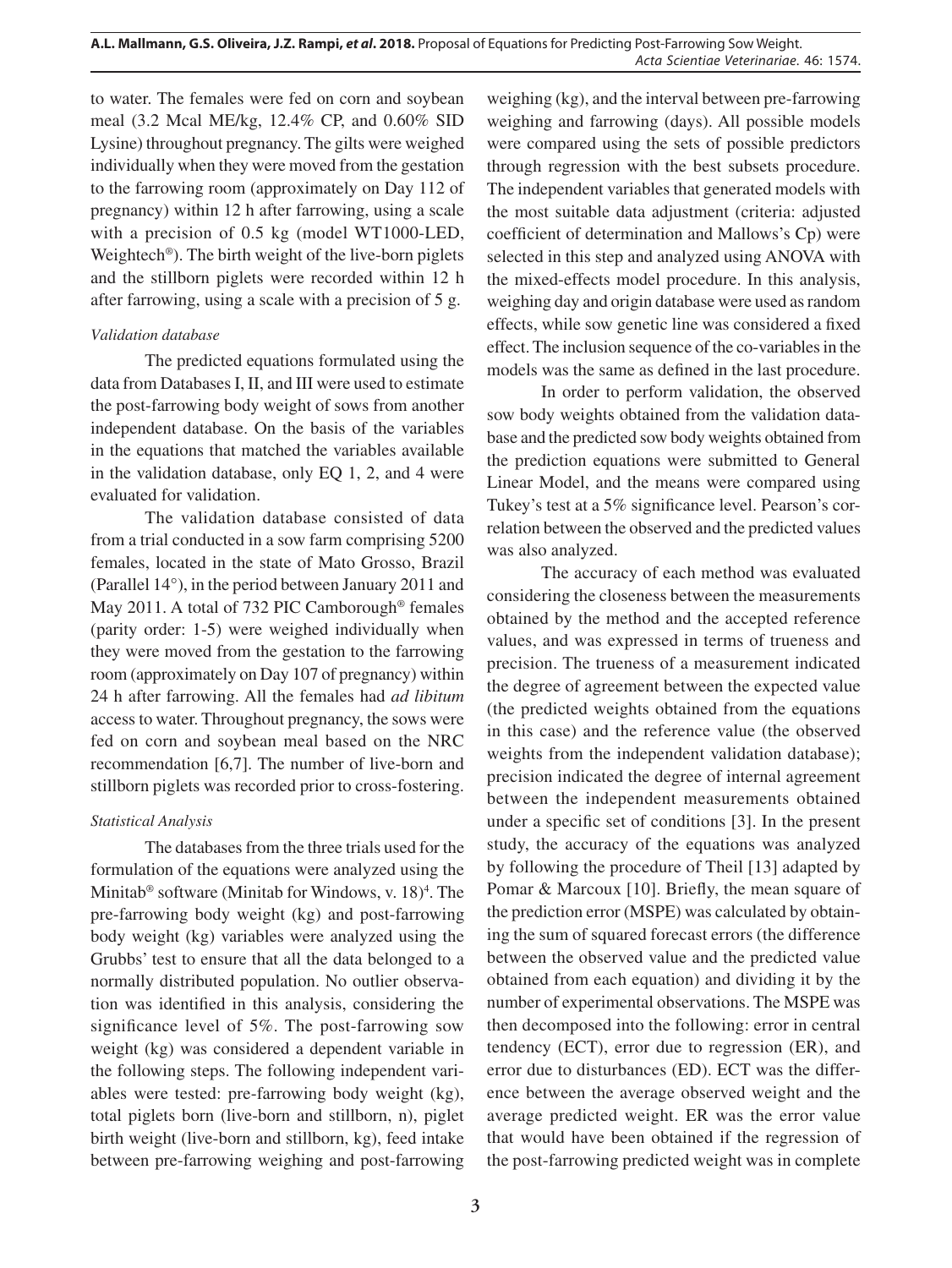**A.L. Mallmann, G.S. Oliveira, J.Z. Rampi,** *et al***. 2018.** Proposal of Equations for Predicting Post-Farrowing Sow Weight. *Acta Scientiae Veterinariae*. 46: 1574.

agreement. ED was the variation in the observed weights, which is not considered in the regression of least squares while predicting the weights using the equations. The greater the sum of ECT and ER, the lower was the trueness of the result. Similarly, the greater the ED value, the lesser was the precision of the result. In the present study, trueness was estimated by the sum of the values of ECT and ER, precision was associated with the ED error, and the overall ac curacy was expressed in terms of MSPE.

### **RESULTS**

A total of 522 females (434 gilts and 88 mul tiparous) from the set of three databases were included in the formulation of the equations. The average prefarrowing weight (mean  $\pm$  SD) was 209.8  $\pm$  19.9 kg, the average post-farrowing body weight was  $188.5 \pm$ 22.6 kg, and the interval between the pre-farrowing weighing and farrowing was of  $3.7 \pm 1.6$  days. The mean litter birth weight was  $18.1 \pm 3.7$  kg, and the number of total piglets born (live-born and stillborn) was  $13.5 \pm 3.1$ . Sow parity ranged between 1 and 4  $(2.6 \pm 1.8).$ 

Seven equations were formulated (further details are given in Table 1), each with a different set of variables for the estimation of the post-farrowing sow body weight:

EQ 1:  $y = 4.30 + (0.89 \times b1)$ EQ 2:  $y = 13.03 + (0.93 \times b1) + (-1.23 \times b2)$ EQ 3:  $y = 13.55 + (0.96 \times b1) + (-1.34 \times b3)$ EQ 4:  $y = 8.45 + (0.93 \times b1) + (-1.18 \times b2) + (1.15 \times b4)$ EQ 5:  $y = 8.74 + (0.96 \times b1) + (-1.32 \times b3) + (1.24 \times b4)$ EQ 6:  $y = 7.85 + (0.93 \times b1) + (-1.18 \times b2) + (1.37 \times b4)$  $+ (-0.09 \times b5)$ 

EQ 7:  $y = 7.89 + (0.96 \times b1) + (-1.33 \times b3) + (1.55 \times b4)$  $+ (-0.13 \times b5)$ 

where y, sow post-farrowing body weight, kg;

b1, sow pre-farrowing body weight, kg;

b2, number of total piglets born (piglets born alive and stillborn), n;

b3, litter weight (piglets born alive and stillborn), kg; b4, interval between pre-farrowing weighing and far rowing, days;

b5, feed intake between pre-farrowing weighing and farrowing, kg.

|    |                                                                                                    |                                                                             | <b>Table 1.</b> Equations (coefficients $\pm$ standard error) adjusted to the estimated post-farrowing body weight of sows |                                                |                                    |                                                                                                                                                          |        |
|----|----------------------------------------------------------------------------------------------------|-----------------------------------------------------------------------------|----------------------------------------------------------------------------------------------------------------------------|------------------------------------------------|------------------------------------|----------------------------------------------------------------------------------------------------------------------------------------------------------|--------|
|    |                                                                                                    |                                                                             |                                                                                                                            | Predictors variables <sup>2</sup>              |                                    |                                                                                                                                                          |        |
| EQ | Constant                                                                                           | body weight, kg<br>Pre-farrowing                                            | Piglets born <sup>3</sup> , n                                                                                              | Litter weight <sup>3</sup> , kg                | Interval between<br>weighing, days | Total feed intake, kg                                                                                                                                    |        |
|    |                                                                                                    | $4.2959^{ss} \pm 6.4474$ $0.8870^{ss} \pm 0.0219$                           |                                                                                                                            |                                                |                                    |                                                                                                                                                          | 0.8707 |
|    |                                                                                                    | $13.0262^* \pm 6.3731$ $0.9287^{***} \pm 0.0198$ $-1.2276^{***} \pm 0.1049$ |                                                                                                                            |                                                |                                    |                                                                                                                                                          | 0.8975 |
|    |                                                                                                    | $13.5470^* \pm 6.3267$ 0.9593*** $\pm 0.0187$                               |                                                                                                                            | $-1.3422*** \pm 0.0869$                        |                                    |                                                                                                                                                          | 0.9119 |
|    | $8.4525^* \pm 6.2192$                                                                              |                                                                             | $0.9264*** \pm 0.0193$ -1.1813*** ± 0.1027                                                                                 |                                                | $1.1519*** \pm 0.2118$             |                                                                                                                                                          | 0.9015 |
|    | $8.7384^* \pm 6.2192$                                                                              | $0.9580*** 0.0181$                                                          |                                                                                                                            | $-1.3226*** \pm 0.0842$ $1.2415*** \pm 0.1926$ |                                    |                                                                                                                                                          | 0.9161 |
|    | $7.8514^{ns} \pm 6.3414$                                                                           |                                                                             | $0.9288***$ $\pm 0.0197$ $-1.1843***$ $\pm 0.1029$                                                                         |                                                | $1.3731*** \pm 0.4206$             | $-0.0907$ <sup>ns</sup> $\pm 0.1498$                                                                                                                     | 0.9016 |
|    |                                                                                                    | 7.8937 <sup>ns</sup> ± 6.2509 0.9614 <sup>***</sup> ± 0.0185                |                                                                                                                            |                                                |                                    | $-1.3270*** \pm 0.0843$ $1.5553*** \pm 0.3865$ $-0.1288** \pm 0.1375$ 0.9162                                                                             |        |
|    | born alive and stillbirths, excluding mummified piglets.<br>Data of 522 females were used to model |                                                                             |                                                                                                                            |                                                |                                    | sow post-farrowing body weight (kg). <sup>2</sup> Probability of coefficients indicated by ns $P > 0.05$ ; *P < 0.05; **P < 0.01; ***P < 0.001; Priglets |        |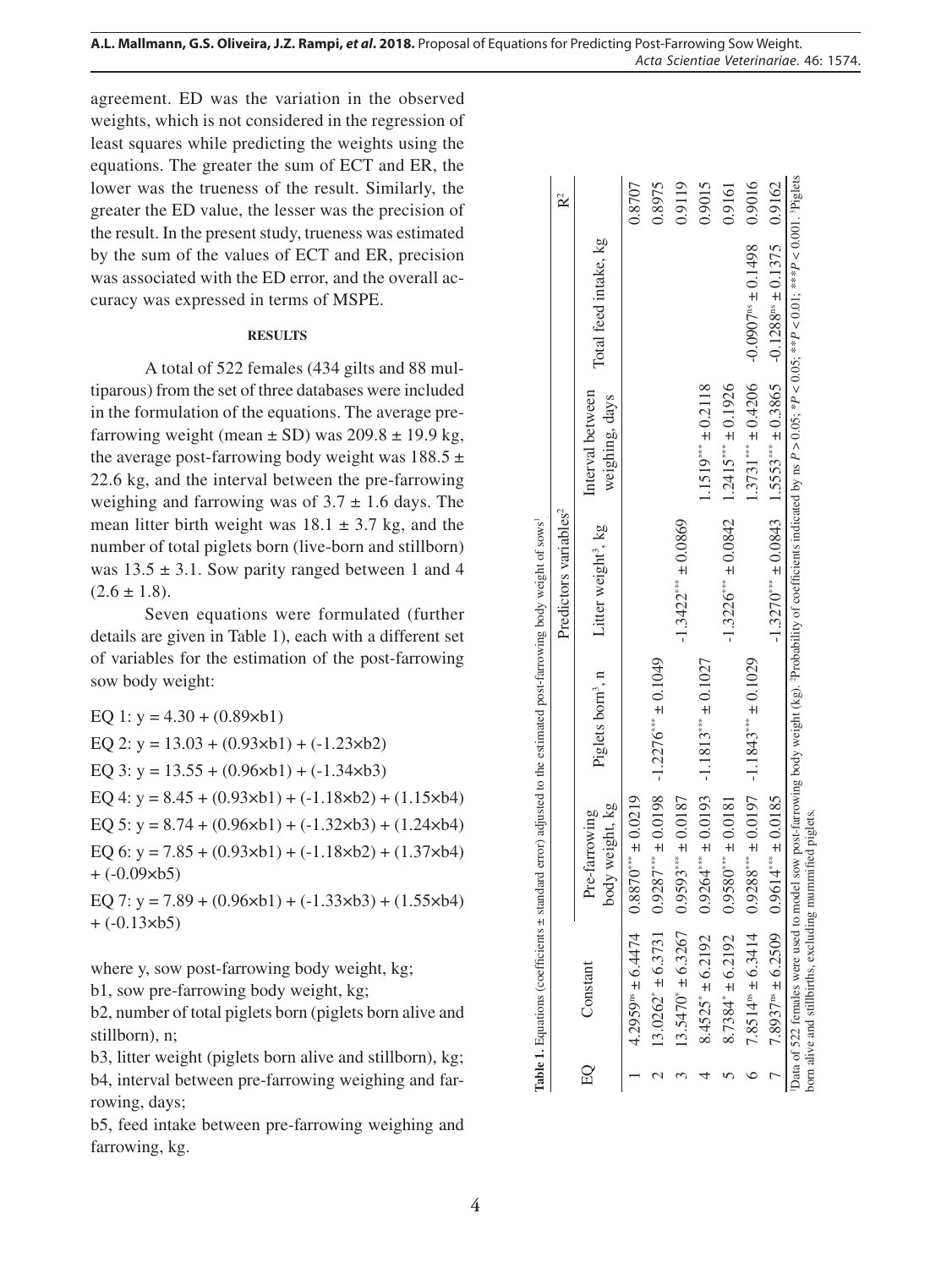Pre-farrowing body weight, total piglets born (live-born and stillborn piglets), litter weight (liveborn and stillborn piglets), and the interval between pre-farrowing weighing and farrowing were significant  $(P < 0.001)$  in all the equations. Pre-farrowing body weight was identified as the main input variable for the estimation of the post-farrowing body weight and was included in all the prediction equations. In EQ 2, 3, 4, and 5, the constant was significant  $(P < 0.05)$ . Total sow feed intake between pre-farrowing and post-farrowing weighing exhibited no significance  $(P > 0.05)$  in EQ 6 and 7. Since litter weight and total piglets born correlated ( $r = 0.759$ ;  $P < 0.001$ ), these variables were used separately in the prediction equations.

In the validation trial (Table 2), the average prefarrowing weight (mean  $\pm$  SD) was 233.8  $\pm$  37.6 kg, the average post-farrowing body weight was  $216.8 \pm 34.6$ kg, and the interval between pre-farrowing weighing and farrowing was of  $5.1 \pm 0.9$  days. The number of total piglets born (live-born and stillborn) was  $11.9 \pm 3.2$ . The predicted weight obtained using EQ 1 was lower than the observed weight  $(P = 0.012)$ ; whereas, the predicted weights obtained by using EQ 2 and 4 did not differ from the observed weight obtained from the validation trial.

|  |  |  |  | <b>Table 2.</b> Validation of equations using an independent database <sup>1</sup> . |  |
|--|--|--|--|--------------------------------------------------------------------------------------|--|
|--|--|--|--|--------------------------------------------------------------------------------------|--|

|                                               | Database observed | Equation 1          | Equation 2    | Equation 4       |
|-----------------------------------------------|-------------------|---------------------|---------------|------------------|
| Post-farrowing weight means <sup>2</sup> , kg | $216.84^{\circ}$  | 211.67 <sup>b</sup> | $215.42^{ab}$ | $216.70^{\circ}$ |
| Standard deviation, kg                        | 34.62             | 33.33               | 34.33         | 34.35            |
| Correlation with observed                     |                   | 0.95                | 0.96          | 0.96             |
| Error in central tendency                     |                   | 26.81               | 2.03          | 0.02             |
| Error due to regression                       |                   | 0.07                | 1.25          | 1.28             |
| Error due to disturbances                     |                   | 105.51              | 95.48         | 94.91            |

 $\Delta$  Data of 732 females were used to validate the equations. <sup>2</sup>Data submitted to a variance test:  $P = 0.012$ ; means with the same letter (a-b) did not statically differ among them by Tukey's test at 5% level of significance.

#### **DISCUSSION**

Prediction equations could serve as an essential tool in swine industry; however, they are based on input variables, implying that the equation is valid only until the databases are reliable. Prediction equations have been studied and used previously, especially in pork production for the estimation of lean cuts [1,2] and net energy [9]. Recently, an equation was formulated for estimating the post-farrowing sow body weight in order to determine the products of conception (i.e., the fetuses, placenta, and fluids) [14]. In this study, litter weight was not considered as a variable, and parity was considered a fixed effect. Additionally, an intercept variable was created, such that a different constant for each parity had to be introduced into the same equation. In the present study, seven prediction equations were formulated instead of one, in order to better fit the data availability and the demands of each farm. All the equations could be used for all parity orders, and litter weight was included as an input variable. In order to formulate and validate the equations, databases comprising a significant number of animals were used, and the data sets representing the farm reality were carefully collected by the study group.

Among the seven prediction equations formulated in the present study, the first one (EQ 1) was the simplest and easiest for use as it has just one variable. Pre-farrowing sow body weight was identified as the major input variable for estimating the post-farrowing sow body weight; this variable was used in all the seven equations. Even when this input variable was present alone in the equation (EQ 1), the coefficient of determination ( $\mathbb{R}^2$ ) obtained was high ( $\mathbb{R}^2 = 0.8707$  for EQ 1) and close to the  $\mathbb{R}^2$  values obtained for the other equations that contained other input variables as well. However, as depicted in Table 2, these multi-variable equations exhibited a slightly higher  $\mathbb{R}^2$ , which indicated that they were probably more accurate.

In addition to the pre-farrowing body weight, another variable which was common in EQ 2, 4, and 6 was the total piglets born variable. The addition of this variable increased the value of  $\mathbb{R}^2$  from 0.8707 in EQ 1 to 0.8975 in EQ 2. The increase in the  $\mathbb{R}^2$ value might be associated with the contribution of piglets to total gravid tissues in late gestation. In early pregnancy, the fetuses correspond for just 8% of the total gravid uterus; however, as the gestation advances, the uterine tissue increases its participa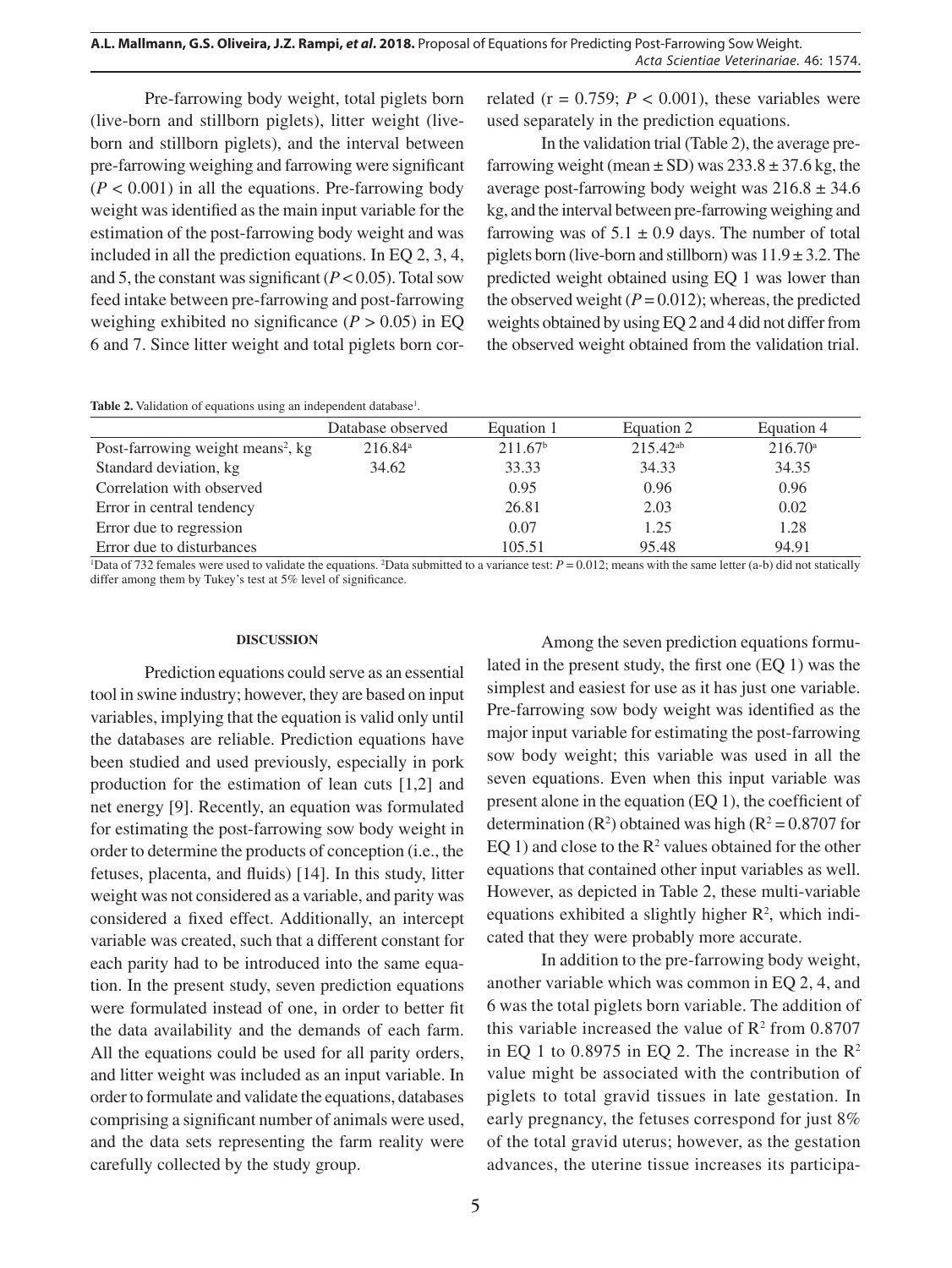tion to 40% at Day 90 of gestation, and to 59% at Day 110 of gestation [8]. It is possible to obtain the number of piglets born easily without the requirement of qualified labor.

When the interval between pre-farrowing weighing and the farrowing variable was included in the equation in addition to the previous variables, the  $\mathbb{R}^2$  value increased to 0.9015 (EQ 4). In late gestation, the weight of the fetuses increases cubically, indicating an acceleration in the weight gain in the fetuses during this period [5], as well as in the mammary gland [4] and the female body weight, especially for gilts, which exhibit quadratic increase in weight throughout gestation [4]. Therefore, late gestation is the period of greater weight gain for the females as well as the fetuses. In the prediction equations formulated by Thomas *et al*. [14], sow body weight gain of 3.1 kg was predicted for each day in the farrowing crate prior to farrowing; whereas, the model in the present study predicted a per-day increment of 1.19 kg in the body weight (a value estimated from the descriptive means of this variable in EQ 4 and 5). This difference in the perday increment in the body weight may be attributed to the fact that in the present study, females received the same amount of gestation feed each day during the interval between pre-farrowing weighing and farrowing, and did not have ad libitum access to feed as in the other study. These results support the increase in the  $\mathbb{R}^2$  value, and highlight the importance of including the interval between pre-farrowing weighing and farrowing as a variable while formulating the prediction equations.

In EQ 6, the sow feed intake variable was included; however, this variable did not contribute expressively to the increment in the  $R^2$  value ( $R^2$  = 0.9016). This could probably be explained by no significance of this variable in the equation, as well as by its constant. Besides, obtaining feed intake data is not a simple process, as there are several feed systems, and the process is time-consuming and requires qualified labor. Therefore, this variable may not be considered reliable for the prediction of the post-farrowing sow body weight.

Litter weight was another variable that was common among EQ 3, 5, and 7. All these equations exhibited greater  $\mathbb{R}^2$  than EQ 2, 4, and 6. However, the impact of total piglets born and litter weight on the prediction equations was reasonably similar. The number of piglets born implicated a decrease of 1.19 kg per piglet on the post-farrowing body weight (a value estimated from the descriptive means of this variable in EQ 2, 4, and 6); while litter weight implicated a decrease of 1.33 kg per piglet on the post-farrowing body weight (a value estimated from the descriptive means of this variable in EQ 3, 5, and 7). The coefficients of determination and constants did not vary widely among the equations with the inclusion of the number of piglets born and litter weight variables. This was expected as these two variables were correlated.



**Figure 1.** The relationship between observed values from an independent database and values predicted by the equations to the sows post-farrowing body weight. Equations are presented and identified in Table 1.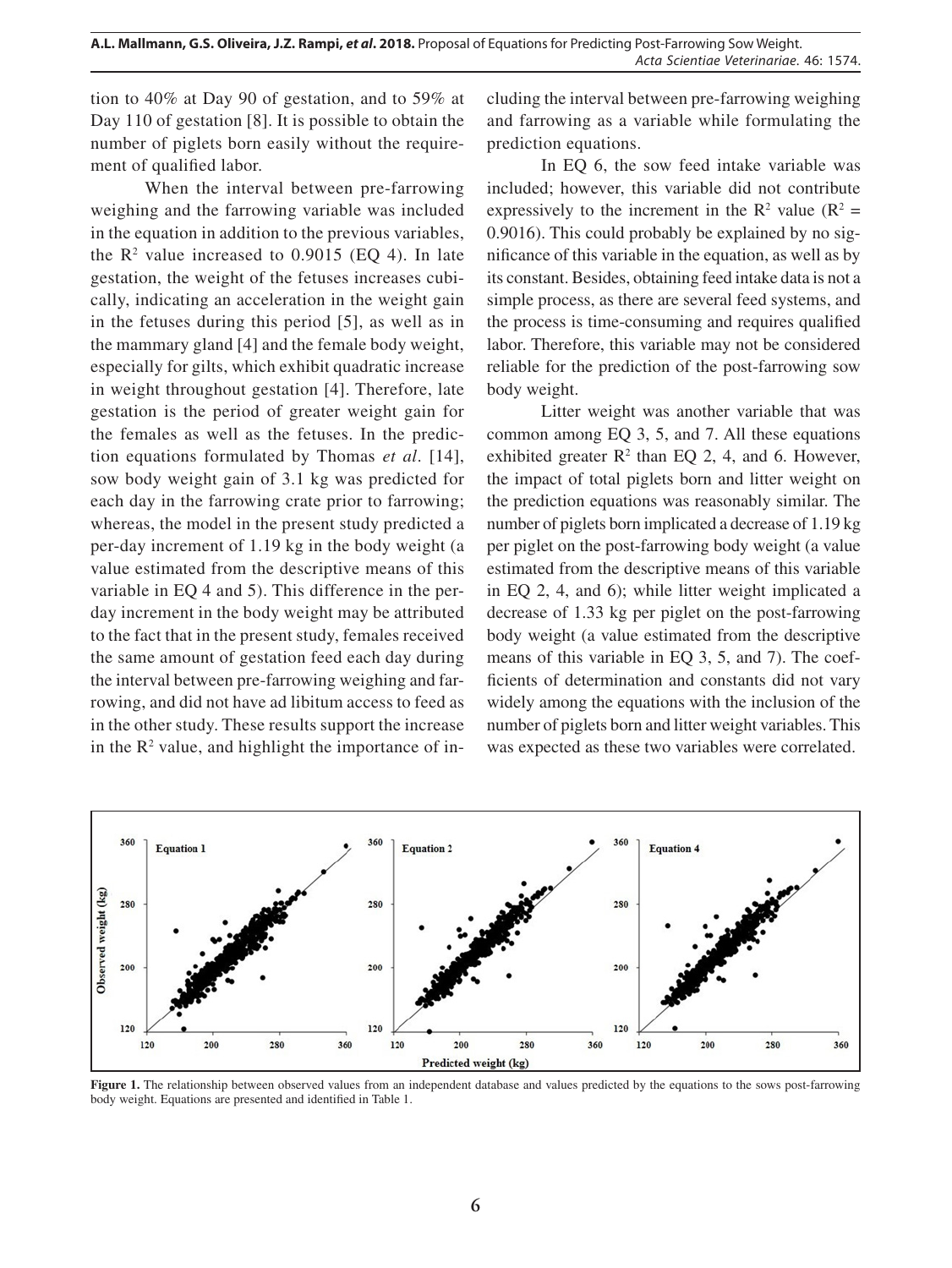As observed in Figure 1, which depicts the validation results, EQ 1, 2, and 4 presented a great correlation between the predicted and observed post-farrowing sow body weights (0.95, 0.96, and 0.96, respectively). Besides, ECT and ED decreased with the increase in the number of variables included in the equations. Therefore, EQ1 exhibited higher ECT and ED values compared to EQ2 and EQ4. In other words, EQ 1 exhibited lower trueness (ECT + ER) and precision compared to the other equations. This information corroborated the fact that the predicted weight estimated by EQ1 was lower than the observed weight. Thomas *et al*. [4] demonstrated that the difference of - 1.5 kg between the observed and the predicted post-farrowing sow body weight did not appear to exhibit biological significance, as it corresponds to a difference of only 32 kcal on the daily sow maintenance requirements, and 0.01 kg on the expected maternal gain. However, EQ1 exhibited a difference of 5 kg when a comparison with the observed weight was performed. Therefore, EQ 1 is suggested to be used as the last choice for the estimation of post-farrowing sow body weight, because of its low trueness and precision, and also because the predicted weight estimated by EQ 1 was statistically lower than the observed weight.

Equations 2 and 4 exhibited the same correlation value and a reasonably similar MSPE; thus, both of them could be used for the estimation of postfarrowing sow body weight. As mentioned earlier, the interval between pre-farrowing weighing and farrowing is important for the development of the sow and its conceptus, and then, contributes to increase the  $R^2$ value of the equation. In the validation analysis, EQ4 exhibited numerically lower MSPE compared to EQ 1 and 2, indicating the higher accuracy of EQ 4. Therefore, if a farm records data for the interval between pre-farrowing weighing and farrowing, it would be possible to calculate the post-farrowing sow weight using EQ4, and thus, obtain a result with greater correlation. However, among all the formulated prediction equations, EQ 2 was the simplest and easiest for use, with satisfactory results for trueness and precision; therefore, it might be the most suitable choice to introduce this equation to the farms, as the data required for this equation would be easy to collect.

It is important to note that the validation trial was conducted in conditions similar to that in which the trials for the formulation of the prediction equations were conducted, which explains the high correlation between the predicted and observed post-farrowing body weights. However, feed management among farms varies, and this might have been one of the reasons for the high values of ED in all the validated equations. Besides, the equations were validated using just one genetic line. Further studies are required to investigate the interactions of the equations with other genetic lines, and whether the high correlation will persist and the ED would decrease with the use of other genetic lines for validation despite the variations in feed management.

### **CONCLUSION**

In conclusion, prediction equations based on reliable data could serve as a useful tool for the estimation of post-farrowing sow body weight, eliminating the requirement for removing the female from the farrowing crate and consequently avoiding the piglet mortality. In addition, this tool allows the determination of energy partitioning between the maternal and fetal tissues, thereby allowing the adjustment of the sow nutritional requirements during the subsequent cycle using this information. It is possible that the prediction equations become highly useful in the swine industry, provided that the accuracy of the input variables, which is essential for the adoption of this tool, is ensured.

Further validation analyses are required to validate EQ 3, 5, 6, and 7. Finally, among the predicted as well as validated equations, the simplest and easiest equation with satisfactory results for trueness and precision was EQ 2, which is given below:

Post-farrowing sow weight  $(kg) = 13.03 +$  $(0.93 \times \text{pre-farrow}$  body weight, kg) +  $(-1.23 \times$ piglets born, n)

MANUFACTURERS

1 PIC USA Inc. Hendersonville, TN, USA.

2 Danbred, DB Genética Suína. Patos de Minas, MG, Brazil

3 Weightech Equipamentos de pesagem, São Paulo, SP, Brazil.

4 Minitab, Inc. International Sales and Support. State College, PA, USA.

*Acknowledgements***.** The authors are grateful to PIC© group for the financial support, Master Company for providing the facilities to perform this study and the authors would like to thanks Coordenação de Aperfeiçoamento de Pessoal de Nível Superior (CAPES).

*Ethical approval***.** All trials were approved by the Animal Ethics Committee of the Federal University of Rio Grande do Sul, under process no. 31653.

*Declaration of interest***.** The authors report no conflict of interest. The authors alone are responsible for the content and writing of the paper.